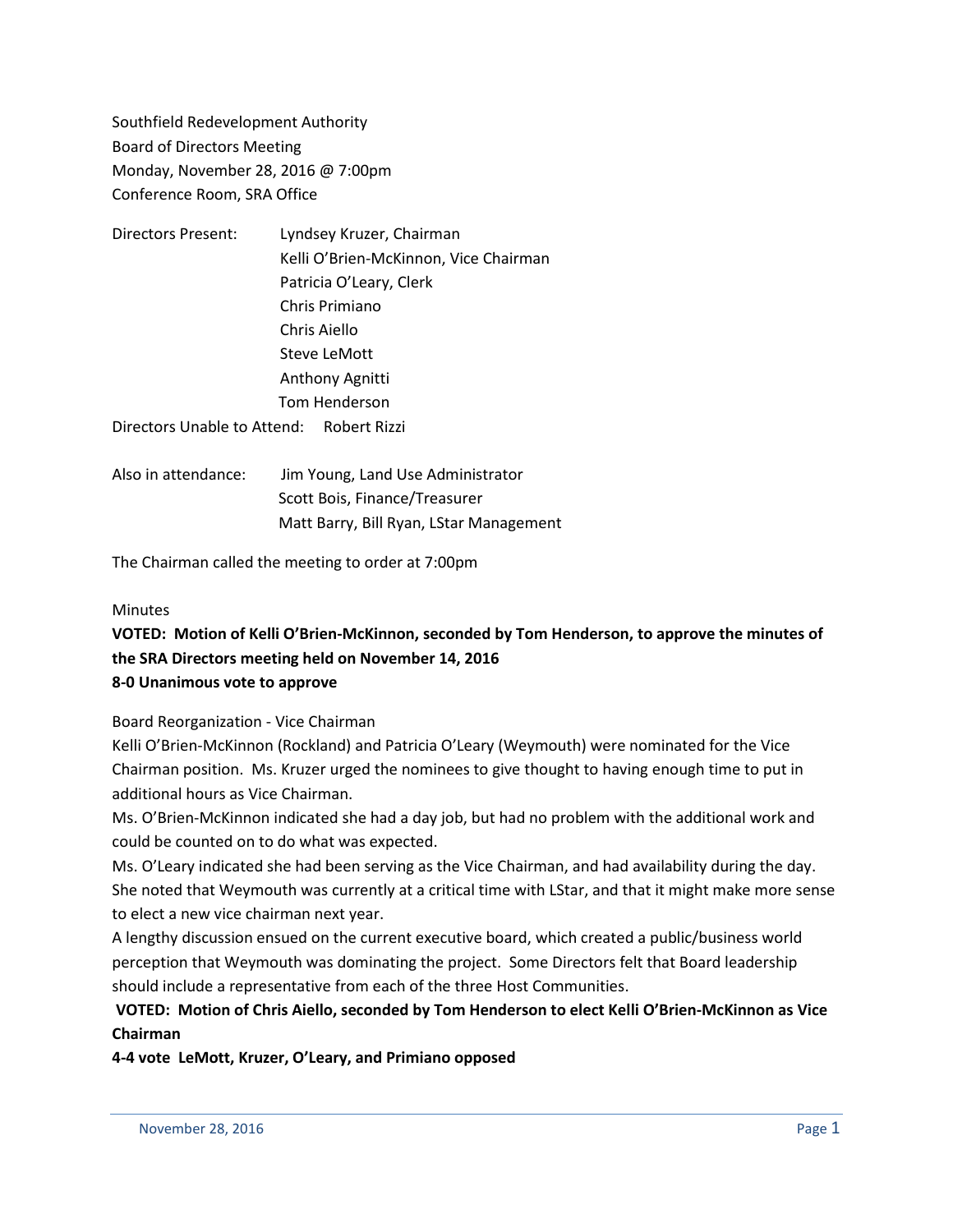## **VOTED: Motion of Chris Primiano, seconded by Steve LeMott, to elect Patricia O'Leary as Vice Chairman**

### **4-4 vote Agnitti, Henderson, O'Brien-McKinnon, and Aiello opposed**

The Board agreed to re-vote the Vice Chairman position.

### **Kelli O'Brien-McKinnon**

**5-3 vote Kruzer, O'Leary and Primiano opposed**

Ms. O'Brien-McKinnon was elected Vice Chairman.

### Board Reorganization - Clerk

Patricia O'Leary, (Weymouth) and Chris Aiello (Abington) were nominated for the Clerk position.

Ms. O'Leary noted that she had been serving as Clerk and was willing to carry on.

Mr. Aiello noted that he would accept the position to send the message that the Towns were represented equally and favorably.

# **VOTED: Motion of Steve LeMott, seconded by Lyndsey Kruzer, to elect Patricia O'Leary as Clerk 4-4 vote Agnitti, Henderson, O'Brien-McKinnon and Aiello opposed**

## **VOTED: Motion of Anthony Agnitti, seconded by Kelli O'Brien-McKinnon, to elect Chris Aiello as Clerk 4-4 vote LeMott, Kruzer, O'Leary, and Primiano opposed**

The Board re-voted the clerk position after Mr. Aiello agreed to remove himself from nomination. **Patricia O'Leary**

### **8-0 unanimous vote**

Ms. O'Leary was elected Clerk.

### FOST 4, 5A, 5B-1 and 5B-2 PBC Constructive Possession

Mr. Young noted that the National Park Service (NPS) was prepared to grant the SRA constructive possession of 36 Public Benefit Conveyance (PBC) parcels totaling 123.455 acres (FOST 4, 5A, 5B-1 and 5B-2), and would require SRA to accept all obligations and liabilities of ownership, and responsibility for the care and handling of the property. Constructive Possession would allow SRA additional flexibility in property management for public parks and recreation purposes. NAVY had assigned the parcels to NPS in 2011. Discussion ensued on delays in the NPS land transfer to SRA; the 225 acres of PBC property that were transferred from NPS to SRA in 2003; and the tri-party (NPS/NAVY/SRA) legal review process of the terms, restrictions and covenants assigned to each of the 36 parcels. Mr. Young noted that SRA was responsible for the long term maintenance of its PCB property after initial improvements were built by the master developer.

### Board Measure 16-053

**VOTED: Motion of Chris Primiano, seconded by Steve LeMott,** 

**RESOLVED: That the Authority is authorized to take constructive possession of the FOST 4, 5A, 5B-1 and 5B-2 PBC Parcels from the United States of America, acting by and through the Regional Director, National Park Service, Northeast Region (NPS).**

**RESOLVED: That the Chairman of the Board of the Authority, acting individually, be and hereby is authorized and directed, in the name and on behalf of the Authority (a) to sign, acknowledge if**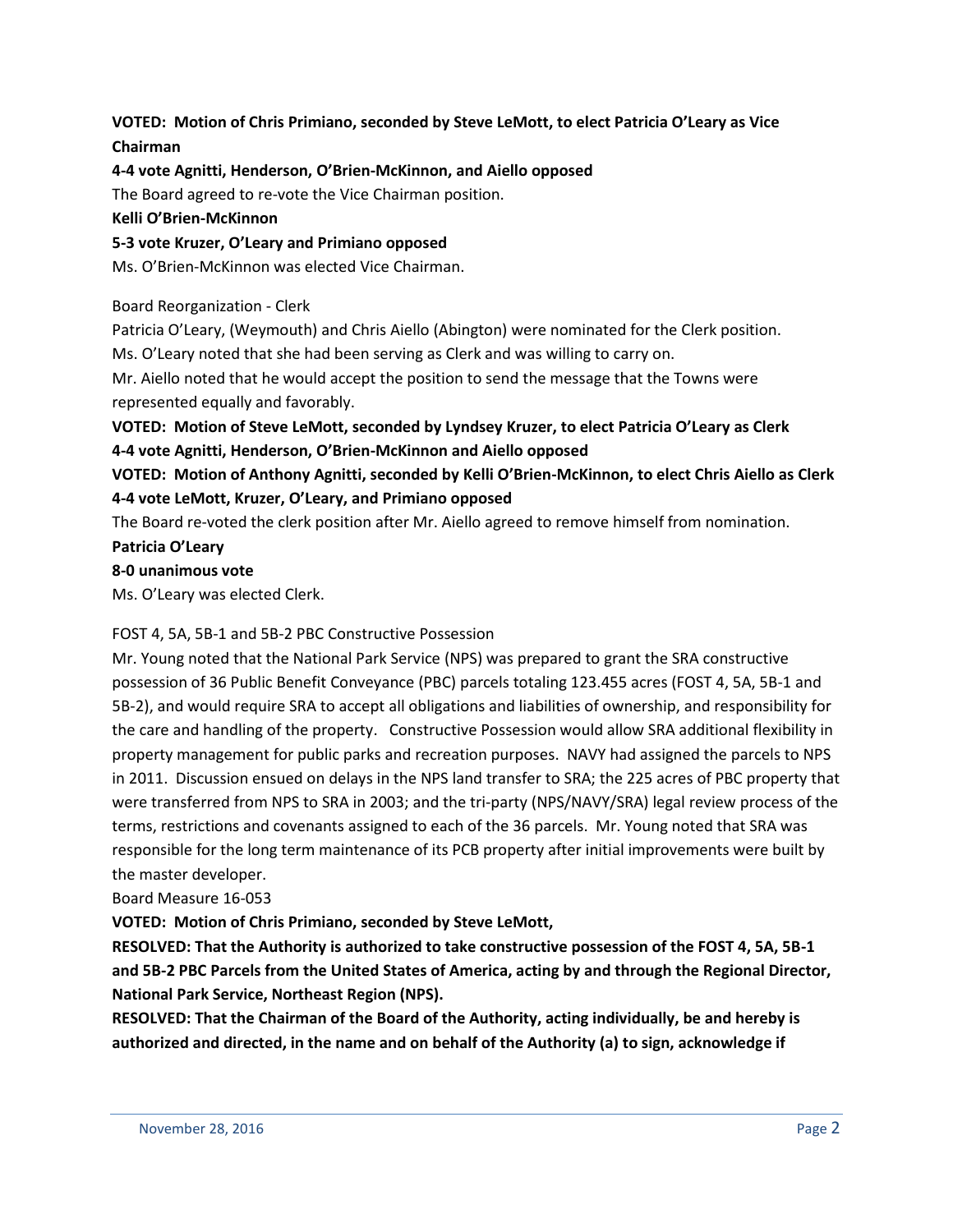**deemed advisable and deliver such documents , the execution thereof by the signer on behalf of the Authority conclusively to evidence that the provisions thereof are satisfactory to the Authority and that such documents so executed are the documents hereby authorized (b) to accept delivery of those documents necessary to effectuate the transactions contemplated by the foregoing resolution, and (c) to take such other actions as the Chairman so acting shall, as conclusively evidenced by her doing any of the things or taking any of the actions hereby authorized, deem necessary or desirable to be done or taken to carry out the transactions contemplated by the foregoing resolution. Unanimous 8-0 vote**

#### FOST 5C PBC Closing

Mr. Young noted that NPS was prepared to release all rights, title and interest in a FOST 5C PBC Deed consisting of six parcels (total 6.631 acres) to SRA.

#### Board Measure 16-054

**VOTED: Motion of Chris Aiello, seconded by Tom Henderson,**

**RESOLVED: That the Authority is authorized to acquire the FOST 5C PBC Parcels from the United States of America, acting by and through the Regional Director, National Park Service, Northeast Region (NPS) and to accept a deed and other instruments of conveyance to the Authority by the NPS conveying the FOST 5C PBC Parcels and related rights and property in connection therewith. RESOLVED: That the Chairman and the Vice Chairman of the Board of Directors of the Authority, each acting individually, be and hereby are authorized and directed, in the name and on behalf of the Authority; (a) to sign, acknowledge if deemed advisable and deliver such documents, the execution thereof by the signer on behalf of the Authority conclusively to evidence that the provisions thereof are satisfactory to the Authority and that such documents so executed are the documents hereby authorized, (b) to accept delivery of those documents necessary to effectuate the transactions contemplated by the foregoing resolution, and (c) to take such other actions as the respective officer or officers so acting shall, as conclusively evidenced by their doing any of the things or taking any of the actions hereby authorized, deem necessary or desirable to be done or taken to carry out the transactions contemplated by the foregoing resolution.**

**Unanimous 8-0 vote**

### DDA Update and Interim Proposal

The Chairman stated that progress was being made with LStar on the DDA but a written proposal was not ready in time for the meeting. The proposal would keep a similar entitlement fee structure for fiscal years 2017 and 2018. Discussion ensued on the potential influx of development projects and concerns over SRA operational costs at that time. The importance of maintaining a favorable Southfield District Tax Rate was noted.

### Town of Weymouth MOA, Water/Sewer

The Chairman noted that a revised Amended and Restated Memorandum of Agreement for Provision of Water and Wastewater had been received late in the day from the Mayor's office, for the Board's consideration; SRA was not directly involved in water supply negotiations with Weymouth. The Board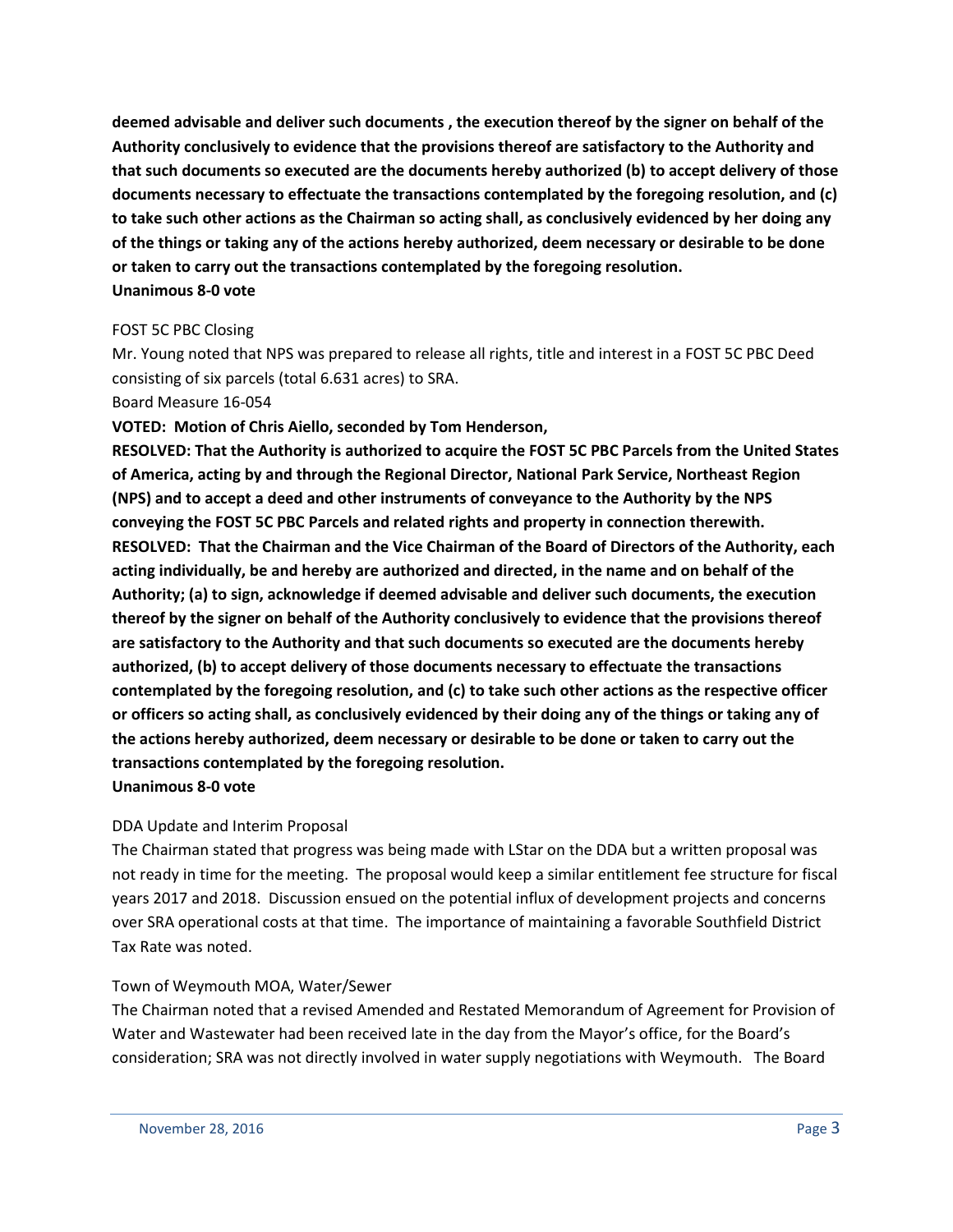had limited time to review the document before the meeting. It was noted that SRA's role in the agreement remained the same. Some Directors voiced concern with insufficient time to conduct due diligence on the agreement; and with limited opportunity for development in the Rockland/Abington portions of Union Point. Several concerns were raised on a safeguard in the Mayor's summary memo that allowed Weymouth to stop providing water to Union Point for any reason; the Board agreed that further clarification was needed. It was also noted that two Exhibits referenced in the revised agreement were omitted. The Board was inclined to table the vote to the next meeting. Mr. Barry, LStar, stated that a fully executed Water agreement was needed to close time-critical commercial development deals, and that the additional water capacity would allow LStar to open the balance of the commercial market. He stated that changes in the agreement were related to assignment language, and dates specific for an established permanent water source; he further stated that MWRA water supply would satisfy total new growth in all of Union Point.

Mr. Ryan, LStar, implored the Board to approve the agreement conditioned upon further clarification, and noted that the Mayor had extended himself making a considerable offer for additional water. Mr. Kimball, Rockland Board of Selectmen, voiced concern that Weymouth could potentially shut off water to Union Point, and stop LStar from reaching an agreement with Abington/Rockland Joint Water Works if ARJWW water rates were more favorable to commercial developers. He further stated the three Towns were supposed to be jointly sharing development based on revised NAS zoning regulations recently approved in each Town; that Rockland could end up with significant traffic impacts from development in Weymouth without benefit of tax revenue, and could potentially miss out on commercial development should the market take a downturn. Mr. Barry stated that nothing in the Weymouth Agreement would prevent a deal for water in Rockland/Abington.

The Board agreed that the agreement should be amended by changing the word 'may' to 'shall' in Section 2. Mr. Henderson suggested the Chairman be authorized to sign the agreement after clarification was received on the summary memo, Section 2 was amended, and the Exhibits were delivered.

#### Board Measure 16-056

**VOTED: Motion of Pat O'Leary, seconded by Tony Agnitti, to approve the Amended and Restated Memorandum of Agreement for Provision of Water and Wastewater Services and for a Consecutive Public Water System, and to authorize the Chairman to sign the agreement only after 1) Exhibits A & B are provided and 2) clarification is received from Weymouth on water supply issue Unanimous 8-0 vote**

**VOTED: Kelli O'Brien-McKinnon, seconded by Tom Henderson, to amend Section 2 of the Amended and Restated Memorandum of Agreement for Provision of Water and Wastewater Services and for a Consecutive Public Water Supply to read: "Such Permanent Water Plan shall ultimately provide water to the Abington and Rockland portions of Union Point." Unanimous 8-0 vote**

Status Reports

Master Plan – next meeting Tuesday Dec.  $6<sup>th</sup>$ .